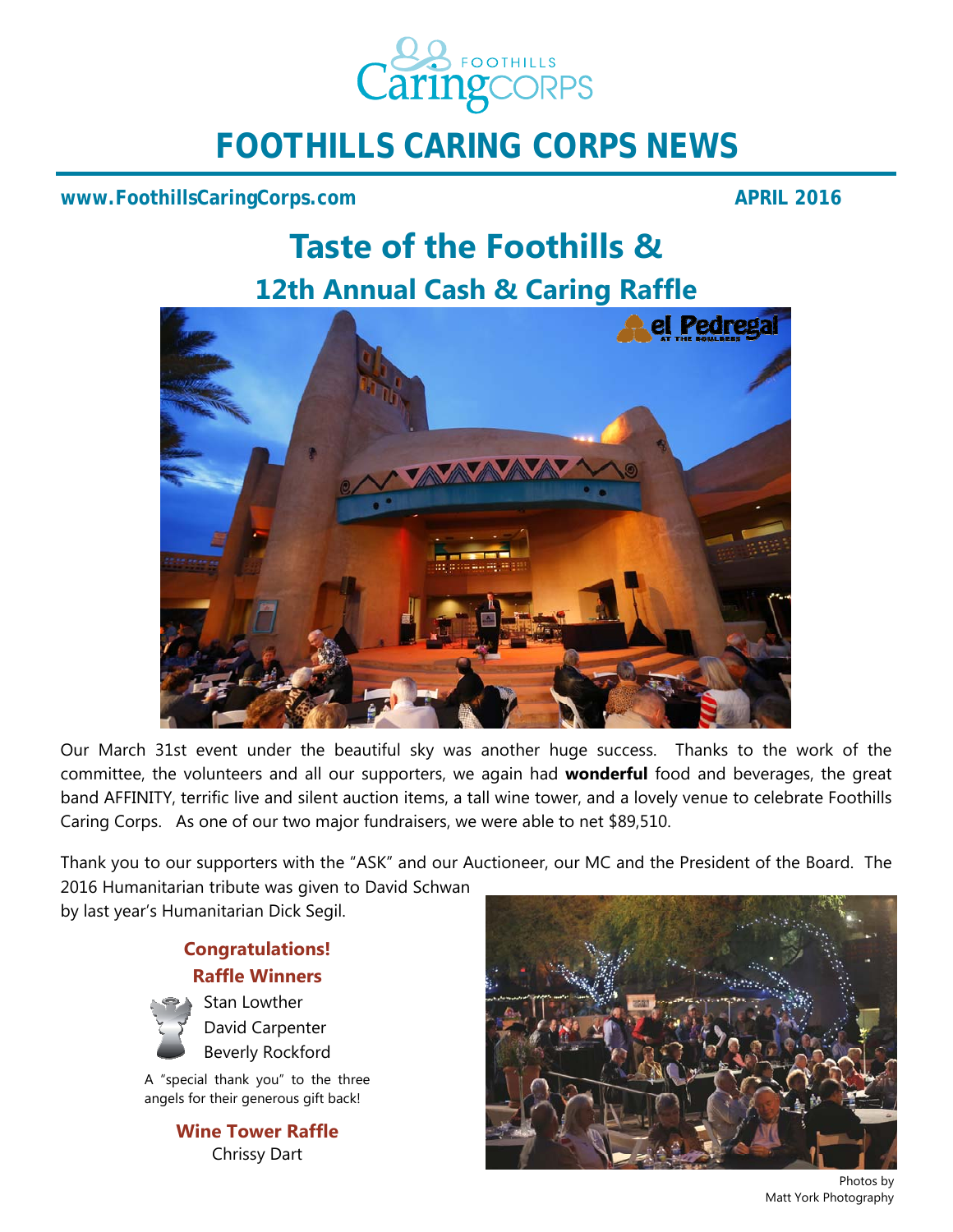## **Thank You to our Many Event Supporters for a successful Cash & Caring Raffle**

*Phil and Marian Abramowitz Airbase Arizona Aviation Museum Pam Andrews Arizona Biltmore Arizona Grand Resort & Spa Badu Home Comforts Bashas' Grocery Store Beauty & Bliss Beth Zink Studio Big Surf Waterpark Barbara Blasutta David Bonanno James and Josephine Bonanno Brix Wines Virginia Brooks, artist William and Laurie Carson Cartwrights Sonoran Ranch House Cherry on Top Frozen Yogurt Tom and Barbara Clark Tom Clarke Rick and Nancy Corbett Custom Eyes at Carefree Leslie Joan Designs Pat Dalton Canon Steven and Chrissy Dart Desert Botanical Garden Desert Foothills YMCA Desert Forest Golf Club Desert Rat Forge Discount Tire Company Edward and Maureen Dobrow Easy Street Galleria Kim Edgmon E.D. Marshall Jewelers Elements Restaurant El Encanto Mexican Restaurant English Rose Tea Room Fairmont Scottsdale Princess Fleming's Steakhouse Jill Ford Four Seasons Resort Freedom Fitness Gemlets by Renee Hodkinson Glacier Club Eleanore Glova Paul and Claire Granbery Harold's Cave Creek Corral Lyn Hitchon Hoggs & Horses* 

*Glen and Ginny Holzemer The Horny Toad Indigo Crow Norm and Jan Jacobs JW Marriott Desert Ridge Resort & Spa Stan and Marlena Kahn, OneHope Wine Steve and Sandy Ketterer Peggy King Inge Klos Laughing Glass Studio, Carole Perry Alex Lingham The Lobby Grill L Skincare, Lindsay Jackson Massage Envy Mastro's Steakhouse Merle Norman - Summit Plaza Michele's Originals Debbie Morgan, ViVI Jewelry Nina Bloom-Selling Designs Tom and Lori Nitta Oregano's Barbara Osborn Pane e Vino Ristorante Toni Perrin, artist Phoenix Zoo Preston's Steakhouse Razz's Restaurant Tim and June Reilly Rich Reese Ethel Samples Sam's Barber & Beauty Sanctuary Camelback Mountain Resort & Spa Sanderson Lincoln Chuck and Gail Scharte Schumacher European, Ltd. Scottsdale Gun Club Scottsdale Police Department Les and Connie Seldin Martin and Sherry Sentgeorge Rod and Roz Skillman Al and Jean Snowiss Silver Spur Saloon & Restaurant Spiga Cucina Italiana Stefan Mann - Handbags, Luggage, Fine Leather Goods and Jewelry Sue Bickerdyke Interiors and Home Furnishings* 

*Summit Diner Talking Stick Resort Target Tech4Life Tonto Bar & Grill Toro Latin Restaurant & Rum Bar Tubac Golf Resort & Spa Dan and Camille Tomolo Vincent on Camelback Dan and Debbie Wainwright Watson's Hat Shop Wente Family Estates The White Chocolate Grill Ronald and Julie Williamson Robert and Carol Wolfe Arlen and Karlene Wonderlich Rick and Pat Yates* 

A special thank you to those donors who sponsored various components of this event. Those supporters include:

#### **The Northern Trust Company Rich Reese Dan and Debbie Wainwright**



Country Doctor Service For Your Technology  $(480)$   $488 - 0773$ 

#### **Thank you Raffle Committee**

**for a wonderful job!** 

Marian Abramowitz Laurie Carson Nancy Cohrs Debbra Determan Maureen Dobrow Sue Hutchins Pat Kolander Lori Nitta Barb Pearse June Reilly Roz Skillman Debbie Wainwright Elyse Waters Julie Williamson Carol Wolfe Arlen Wonderlich Karlene Wonderlich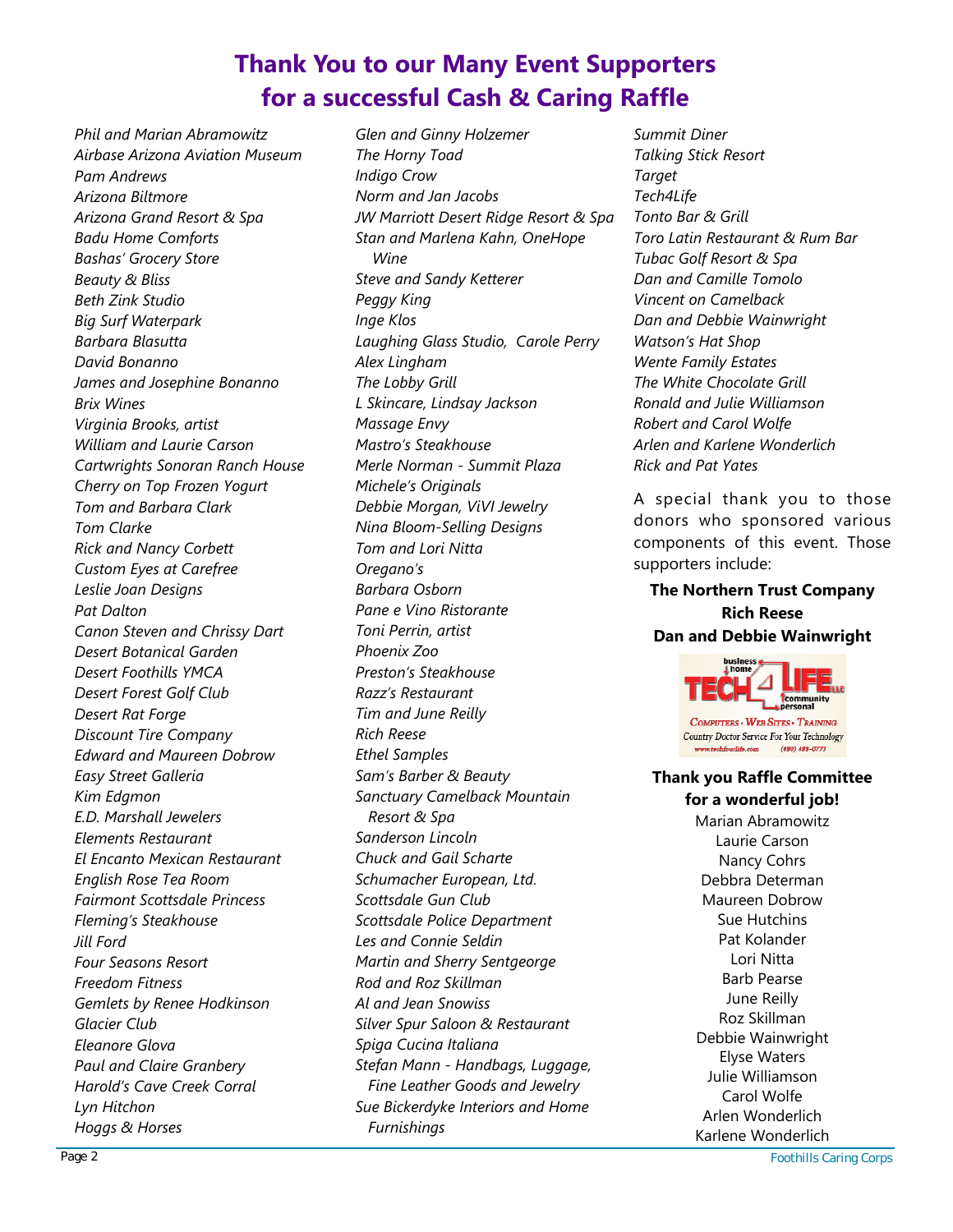## **A special Thank You to the local Restaurants for creating a fabulous Taste of the Foothills**



34631 N. Tom Darlington Dr. Carefree



6130 E. Cave Creek Rd. #2 Cave Creek



36889 N. Tom Darlington Dr. Carefree 34 Easy St.



16489 N. Scottsdale Rd. Scottsdale



6602 E. Cave Creek Rd. Cave Creek

Confirm-



37555 N. Hum Rd. Ste 109, Carefree



3302 W. Earll Dr. Phoenix



6895 E. Cave Creek Rd. Cave Creek



www.theherbbox.com 20707 N. Pima Rd. Ste 140-145, Scottsdale



Carefree

## **A Helpful Message from a Neighbor**

May I recommend before leaving for your next doctor's appointment,

**please call to confirm.** I had an experience that I offer to help my fellow neighbor's and volunteer drivers.

After receiving a reminder call the day before, my driver and I showed up early the day of the appointment. After a long wait I asked how much longer it would be and was told it wouldn't be much longer. I was called back 45 minutes later.

My doctor apologized for the wait indicating my appointment had been cancelled because I didn't respond to the reminder message that was left.

To keep everyone happy, remember to call your doctor back to confirm!



Job Responsibilities include:

- Provide Level I training, orientation and oversight to drivers and assistants in the policies and procedures of the Caring Corps and safety first philosophy.
- Coordination of City of Scottsdale Cab Connection voucher program for Scottsdale residents which includes oversight of voucher use, invoicing, and distribution.
- Coordination of monthly calendar mailings, trip reservations, and monthly trip venues.
- Assigning and coordinating volunteer drivers and assistants for scheduled van trips.
- Populating the Caring Corps Access database with all trip itineraries.
- Coordination of all van maintenance issues, including monthly, quarterly and annual service and inspections.

Skills required: Knowledge of Microsoft Office Suite, especially Word, Excel, and PowerPoint. Knowledge of Microsoft Access a plus. Supervisory and scheduling experience 5+ years. Automotive experience a plus.

Please email resume and letter of interest cover letter to Services@FoothillsCaringCorps.com by noon April 29th.